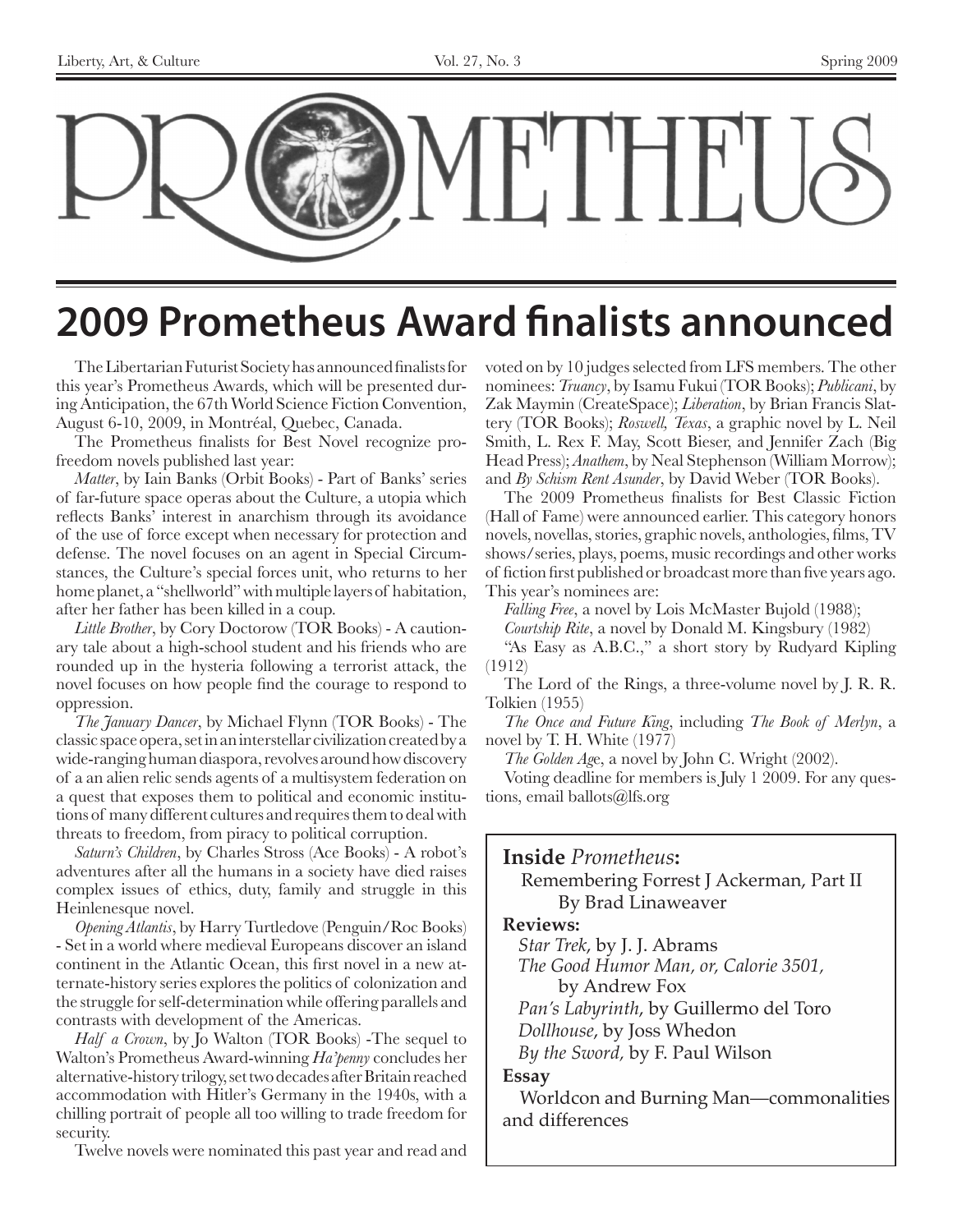

The newsletter of the Libertarian Futurist Society

**Editor** Anders Monsen

### **Contributors**

Thomas E. Jackson Brad Linaweaver Fred Curtis Moulton William Alan Ritch William H. Stoddard

### **Letters and Submissions**:

Anders Monsen 501 Abiso Ave. San Antonio, TX 78209 editor@lfs.org

### **Webmaster**

Tod Casasent

**LFS Online:** http://www.lfs.org

**Subscriptions & Advertisements**<br>Basic Membership: \$25/year (\$30 internat \$25/year (\$30 international) \$50/year Full Membership:<br>Sponsors:  $$100/\text{year}$ <br> $$200/\text{year}$ Benefactors:<br>Subscriptions: \$20/year (\$25 international) All memberships include one-year subscriptions to *Prometheus*.

Classified ads: 50 cents/word, 10 percent off for mul- tiple insertions. Display ad rates available. All checks payable to the Libertarian Futurist Society.

> Libertarian Futurist Society 650 Castro St. Suite 120-433 Mountain View, CA 94041 moulton@moulton.com

Send mailing address changes to: David Tuchman 1364 Mapleton Ave Suffield, CT 06078 dtuchman@gmail.com

*Prometheus* © 2009 the Libertarian Futurist Society.<br>The LFS retains a non-exclusive license to republish accepted articles on its Web site; all other rights revert to the contributor. Letters and reviews are welcome. Bylined articles are strictly the opinion of the writer and do not necessarily reflect the opinion of the LFS or its members. or its members. *— Anders Monsen*

### **Who watches Watchmen**

In the late hours of March 6, I found myself in line at the local megaplex, waiting to see the major studio backed movie version of *Watchmen* on IMAX. This was opening night, and I had secured tickets to the midnight show with a friend. While he is a fanatical fan of movies in general, he was unaware of the backstory, had never read the comic book. While I am no comic book aficionado, and with two small kids rarely watch movies that are not on DVD, I still remember where I bought my graphic novel version of *Watchmen*, and I have read this book multiple times. After watching the movie, I read numerous reviews, especially those by libertarians or having libertarian leanings, but also reviews by noted movie critics, as well as opinionated fans.

While I consider myself not part of any of those categories, I had long wondered how such an important comic book would transition to the big screen. The comic debuted in 1986-1987, and lingered in movie-development hell for most of the next two decades. When someone as creative as Terry Gilliam gives up on the book as unfilmable, perhaps this is a sign that Hollywood cannot reach into everything and emerge with a viable product. The fact that the movie arrived without a major star and an R-rating spelled hope for die-hard fans, but anguish for studio heads, especially those who bank their future on sequels, prequels, trilogies and multi-media franchises.

Many of the critics fell into one of two camps: director Zack Snyder copied panels into live action and thus lacked vision, or the movie failed to hew to every scene and detail and thus ended up faithless to the source. Separate the movie from the comic book, and you end up with a raw and visually stunning canvas. There are some violent scenes, minor nudity, and few one-liners. I sat immersed in the story, and despite the nearly three-hour running time and the late hour, I almost lost sense of time.

Some libertarian critics latched onto Rorschach as a sort of Objectivist character, encapsulated in his black or white sense of right and wrong. Such a reading is superficial at best. The tone of the movie taps into crucial philosophical questions—the roots of evil, means vs. ends, and absolutism vs. pragmatism. Ultimately certain non-libertarian philosophies win out, compromise and bad philosophies triumph in the name of good; the humanitarian once more wields the guillotine. Still, as Pandora discovered, there is some glimmer of hope at the end, embodied in Dr. Manhattan's statement that "nothing ever ends." Individualists who strive against messianic end of history themes find some comfort in this view.

As I drove home after 3am Saturday morning, I found myself wondering whether the visual and auditory experience of watching this movie on the big screen outweighed a wallet lighter by \$25. Perhaps it was fatigue, or adrenaline, but again and again the answer rolled around in my mind: oh, yes. The elements true to the source worked, as did most of the changes. Thankfully, they left out the *Black Freighter* sub-plot…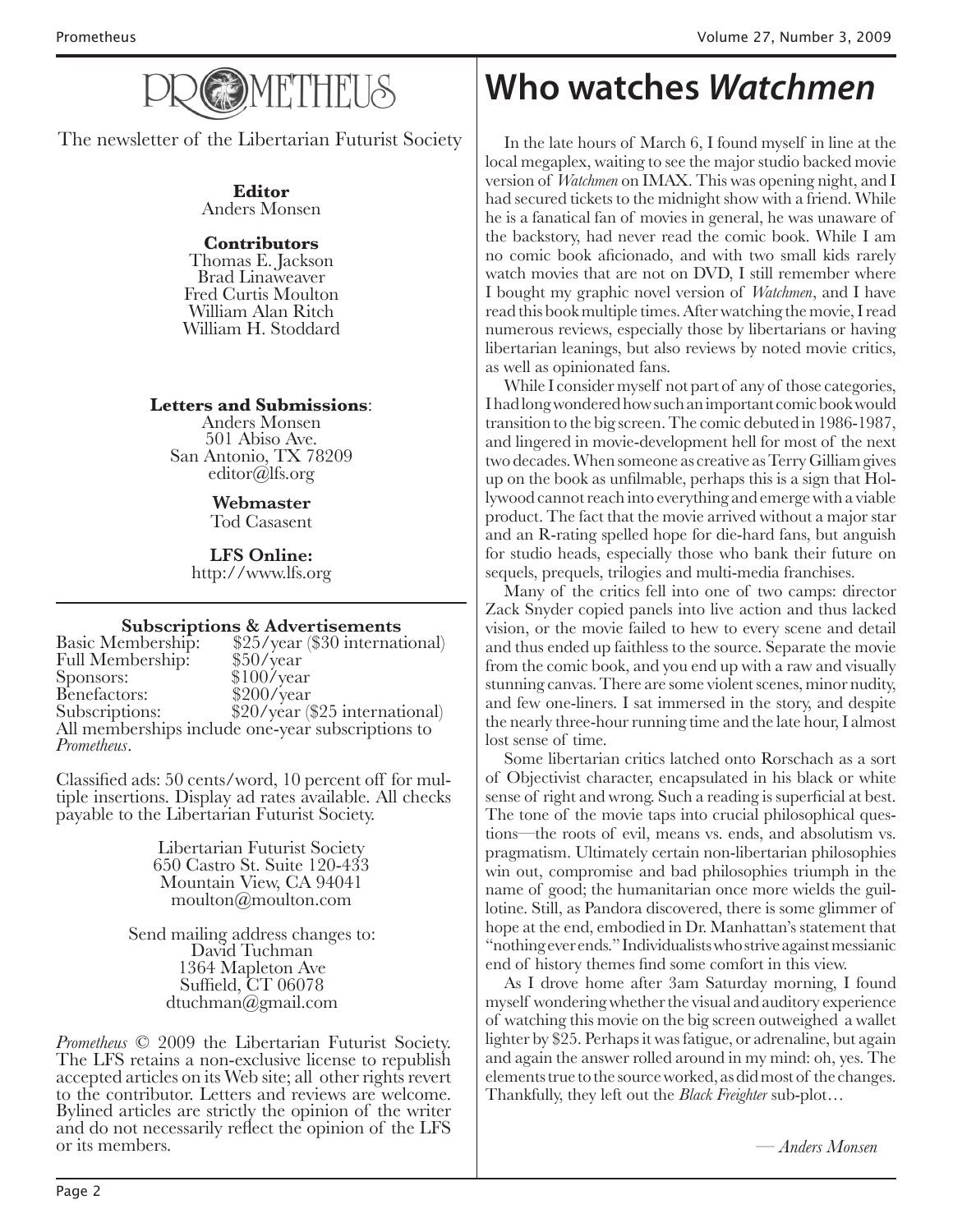## **Echoes in a Shallow Bay**

### *Dollhouse*

### *Reviewed by William H. Stoddard*

The hiatus in Joss Whedon's television work over the past few years has left his fans frustrated, even though it gave us a first-rate film and some better than usual comics. It's a pleasure to see a new series from him. Like his previous series, *Dollhouse* has strong ongoing continuity between episodes, unusually good character roles (especially for women, including Whedon alumnae Amy Acker and Eliza Dushku), and a fantastic premise. *Dollhouse*'s premise is a new one: A technology that allows programming human brains, somewhat as computers are programmed. Several of its characters are "dolls" or "actives" who can have any abilities, any personality, and any memories needed to support a work assignment…but whose memories are removed between assignments, so that they have none of the ongoing continuity of memory that makes up most people's personal identity. This theme raises deep questions of metaphysics, the sort that perhaps only Whedon would think of exploring on broadcast television.

One of the main practical applications of the "doll" technology seems to be an expensive and elaborate variant of prostitution. A client who can pay the fee can have the woman or man of their dreams, for a night or a weekend. And unlike real prostitutes, who are playing a role, dolls have no hidden inner self behind the mask; they really are enthusiastic about the things the client is enthusiastic about, attracted to the client as a person, and sexually passionate, but with no ongoing history. Like fictional characters, they have an imaginary backstory, but they really exist only from the start of the encounter to its end. This technology also has obvious uses in covert operations, and two of the first three episodes involve assignments of that type: hostage negotiations and bodyguard work.

The Dollhouse charges fees for these services, and it seems to be a private firm. In many ways it looks like a stereotypical evil big business. Its apparent CEO, Adelle DeWitt, is a model of corporate ruthlessness and focus on the bottom line; she's willing to expose the dolls to almost any risk, so long as the clients are willing to post large enough bonds to cover the possible loss. The central character, Echo, and her fellow actives (all named for letters of the NATO phonetic alphabet), really are "human resources" in the most literal sense. I'm reminded of Vernor Vinge's exploration of a somewhat similar theme in *A Deepness in the Sky*, with the mind-altering technology of the Emergents.

But at a deeper level, Whedon's premise could be taken as a critique of socialism. Many scenes have focused on Topher Brink, the brilliant programmer who creates the actives' personalities. He has a very strong sense of his own genius and the intellectual inferiority of most other employees of the Dollhouse, including the handlers assigned to the actives; he believes that he can design a personality for any need and that he's always aware of what's going on with a doll during an assignment. In short, he's the analog of a central planner who believes that he knows better than the market what should

be produced, and how, and for whom; he has the illusion of technocratic omniscience. But repeated scenes have shown that this *is* an illusion. Echo has come up with original solutions to problems during her assignments, which he failed to anticipate (though apparently his superior, DeWitt, recognizes this and regards it as an asset). A continuing motif is Echo's acquiring a persistent sense of self, especially through her emotional bond to her handler, Boyd Langton; and there's a recurring hint of threat, in that a previous active who regained full continuity of memory, Alpha, became a terrifyingly effective psychotic killer…and is apparently still alive somewhere. Libertarians watching this show may think of Mises's and Hayek's critiques of centrally planned economies as requiring a humanly unattainable omniscience.

Beyond this, Echo's sense of self also reflects the theme of personal identity and personal integrity as the source of resistance to authority. In a way, this show is another look at the themes of *The Prisoner*, a long-time favorite of libertarian viewers. In fact, there were episodes of *The Prisoner* that hinted at mind control technologies like an earlier generation of what the Dollhouse is based on.

That this show is even capable of being interpreted this way marks it as more thoughtful, with a more sophisticated premise, than is common in broadcast television. But this is typical of Whedon's work in that medium. Whether *Dollhouse* will come back for more seasons, or even make it through the first season, is uncertain: Whedon's previous luck with Fox hasn't been good, and the show's Friday night time slot isn't optimal for finding an audience. But if it fulfills the promise of the hints in the first few episodes, many of us will want to own the whole series on DVD

### **Dollhouse in Hindsight**

As it turned out, *Dollhouse* will be surviving for a second season, on the strength not so much of broadcast ratings, which were dismal, as of nontraditional distribution, including downloads and anticipated DVD sales. This in itself reflects the emergence of new markets for content, which can support more diversity—a good thing from a libertarian point of view. This seems like a good time to look back at the show from the perspective of the complete first (broadcast) season.

The steady decrease in audience size over that first season likely reflects the increasing focus of later episodes on what might be called *Whedonesque* themes: more of the metaphysics of personal identity and less of the straightforward action/adventure of the early shows. From one point of view, this could be considered a failure. From another, it reflects Whedon giving his core audience more of what they really wanted. And since that's the audience that will be buying the

*—Continued on page 4*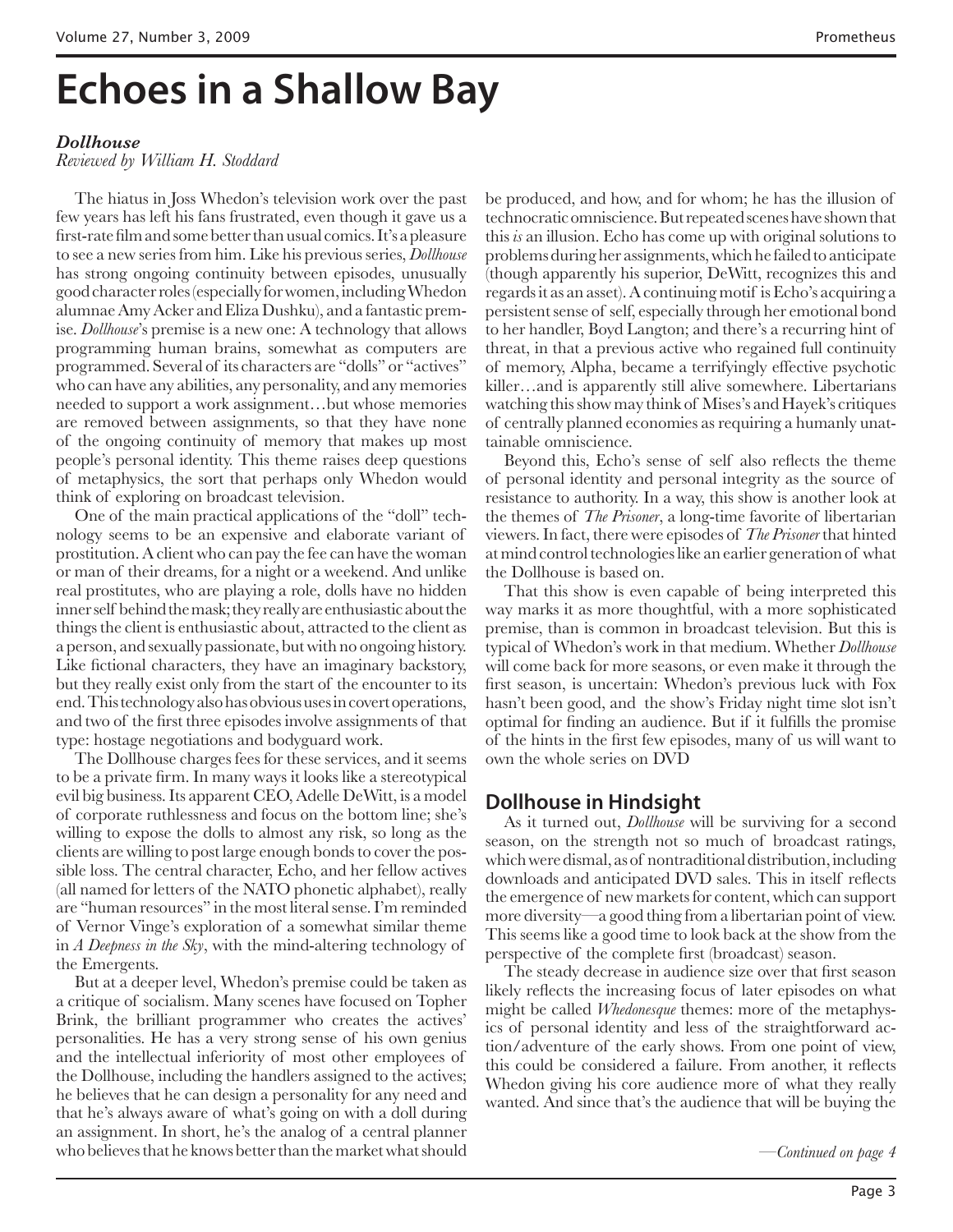#### *—Dollhouse review, continued from page 3*

DVDs, and that has been downloading the episodes, it was a reasonable gamble. The early episodes gave Fox something that made sense as a program for the mass market; the later episodes stopped worrying about that mass market.

At the same time, the early episodes *do* make up part of a coherent design for the season. The action/adventure story of the first episode defines a paradigm: introduction of the task, imprinting of Echo with the appropriate persona, memories, and skills, overcoming of unexpected difficulties in completing the task, and final debriefing. But the next few episodes increasingly subvert that paradigm, as I noted in my original review. In the second half of the season, practically every episode is a major challenge to it, until the final two episodes threaten the very existence of the Dollhouse. Whedon managed to make the constraints Fox imposed on him provide a baseline of expectations, and then to create drama by violating those expectations.

Along the way, there's a steady stream of unexpected recognitions, as the viewer learns that one or another character is actually a doll playing an assigned role. These revelations are all well handled and dramatically surprising. And they help develop a profound sense of doubt in the audience: Do we actually know that anyone is a real person and not a doll? This sense of uncertainty increases the show's dramatic tension, especially as we look toward the second season.

For me, personally, the one big failing of this interesting

### **Pan's Labyrinth [El laberinto del fauno]**

By Guillermo del Toro 2007 *Reviewed by William H. Stoddard*

*Pan's Labyrinth* is a fantasy film, but one that owes nothing to Anglo-American genre fantasy. Rather, it looks back to the older sources of present-day fantasy in fairy tales and mythology. In the style of some recent Anglo-American fantasy, it integrates this material from older stories with a modern setting: Spain in the 1940s. The perfection with which it bonds the two together gives the film an impressive strength.

The fantastic part of the story involves a young girl, Ofelia, traveling with her mother to live with her mother's new husband, Capitan Vidal, on his house in the country. Along the way, they encounter the remains of an ancient labyrinth, and Ofelia believes she sees a fairy flying about it, like the ones in her favorite storybooks. The rest of the film shows us her further encounters with fairies and with other supernatural creatures, including a faun and a terrifying manlike creature with eyes in the palms of his hands, whose actions might have been inspired by Goya's painting of Saturn. (Pan does not appear anywhere, which may puzzle a viewer who knows only the English title; the Spanish title, "the faun's labyrinth," is more accurate.) In a classic fairy tale plot, Ofelia is given three tasks that she must complete, and prohibitions that she must observe in doing so. Like a proper fairy tale heroine, Ofelia

and well written show is its star. The episode where Echo was imprinted with the personality and memories of a friend of the Dollhouse's chief executive, enabling her to discover who murdered the woman, fell short of convincing me: I never believed that Eliza Dushku was a woman of fifty in a much younger body, going among people she knew who didn't recognize her. Two of Dushku's co-stars, Enver Gyokai ("Victor") and Dichen Lachman ("Sierra"), both lose themselves more convincingly in the rolls they're imprinted with; this was especially evident in a scene where Victor was imprinted with the memories of a captured spy within the Dollhouse. Dushku's consistent personal style strengthens the feeling that there is an inner core of selfhood in Echo, more basic than her lost memories, but weakens the premise of the Dollhouse's power to reprogram its operative. I think, on balance, I consider that a flaw—but not one so profound as to stop me from watching the next season, or adding the collected episodes to my library of DVDs.

And there are certainly unresolved questions for the second season to address. Above all, while we've gotten to know the Dollhouse itself, we know very little about its parent firm, the Rossum Corporation (an allusion to Karel Capek's classic play "R.U.R.," which coined the word "robot" for an artificial intelligent being), or about the depth to which Rossum has penetrated the political and legal system. The final episode leaves the Dollhouse in a troubled state; this could be a starting point for larger revelations about Whedon's fictional world.

shows herself to be both determined and inventive in carrying out her quest. And as in the better fairy tales, her quest ultimately comes down to the necessity of moral choice.

The context of this fairy story is a realistic narrative focused on Ofelia's mother and stepfather, and on Mercedes, a servant in her new household. Capitan Vidal is shown as an authoritarian figure, obsessed with schedules and constantly consulting his watch. Over the course of the film, we see this in a wider context: The reason he's at that house is that he's been assigned by the Franco regime to hunt down and destroy the remanants of the other side in the Spanish Civil War. His methods range from rationing of food and supplies to starve the rebels out, to executions without trial, to torturing captured rebels for information. In a particularly striking bit of cinematography, we see him use almost exactly the same speeches at the opening of two different interrogations, making it clear that he's tortured enough people to have reduced it to a routine. It seems quite fitting when, at the end of the film, his outward appearance becomes monstrous; he and the government he serves are the real monsters of this story. On the other side, early in the film, Capitan Vidal reads from a captured revolutionary pamphlet that calls for "No God, no state, and no masters.'

Ofelia's quest, then, is for a way out of this brutal world, recalling Tolkien's comment that one of the pleasures of fairy tales is escape and that the people who find escape most

*—Continued next page*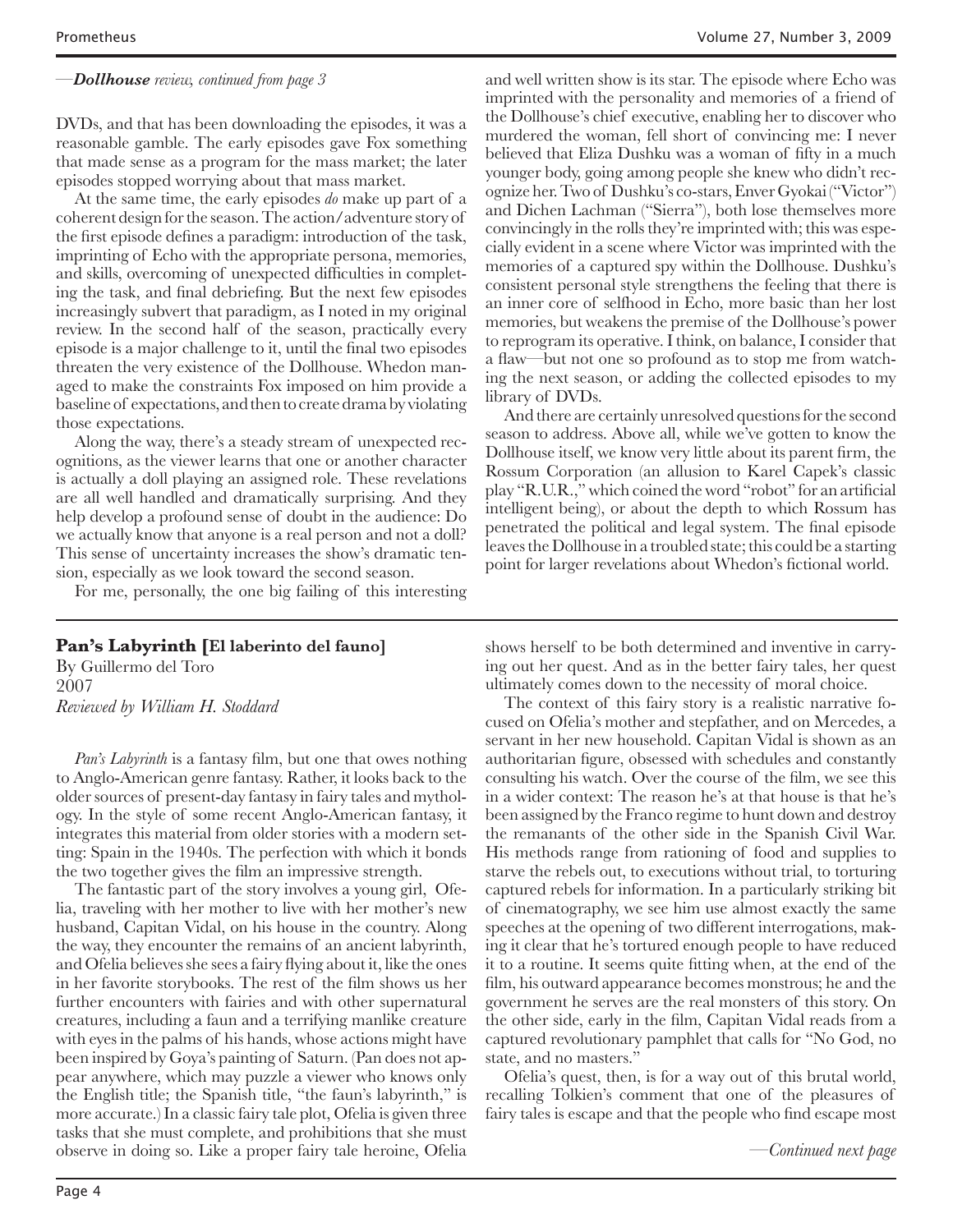#### *—Continued from previous page*

objectionable are jailers. Readers of Ayn Rand's literary essays may recall her comments on traditional romantic works, where the hero's pursuit of values leads to his death, because their authors didn't regard values as attainable in the real world. Del Toro gives us a story where this belief appears in an extraordinarily pure form: Ofelia's hope is not to live in this world but to escape to a magical realm that is her true home. But he also shows us that the actual obstacle to pursuing values is political authority—as it was when A. E. Housman wrote "I, a stranger and afraid/In a world I never made," referring not to some abstract metaphysical despair, but to the very real prospect of being sent to prison if he acted on his desires for other men. This film gives us a romantic idealism that hopes for a better world elsewhere, but also a romantic realism that hopes to make this a better world, through struggle against its very real monsters.

#### **The Good Humor Man, or, Calorie 3501**

By Andrew Fox Tachyon Publications, 2009 *Reviewed by Thomas E. Jackson*

The cover of *The Good Humor Man* shows a person wearing boots standing next to a pile cheese snacks in the street. It looks like the cover of a contemporary fiction novel, but make no mistake, *The Good Humor Man* is science fiction, with a libertarian element.

In a few decades from the present, the government has taken the logical step in dealing with people who eat fatty foods that aren't good for them. It's instituted food Prohibition, banning fatty foods and instituting raids against stashes of fatty food. Squads of enforcers armed with flame throwers destroy contraband on the spot. (The plot resemblance to Ray Bradbury's classic *Fahrenheit 451* is not a coincidence. Bradbury is one of the writers mentioned in Fox's dedication. The title also references Bradbury, of course.)

The food Prohibition spawns behavior that readers of this newsletter will recognize as plausible. One scene is set in a speakeasy, where diners munch forbidden, smuggled pastries.

The government also is a big fan of industrial policy. When a bioengineering company named MannoSantos invents a way to grow crops that help humans burn calories, the government applies pressure to try to force the rest of the world to accept the company's products. The resulting trade war causes a second Great Depression. MannaSantos' crops begin to spread their genes into other crops, and the world is threatened with starvation, as people begin to burn calories faster than they can replace them.

The novel also obsesses over Elvis Presley as the quintessential American, a man who combined America's puritan and hedonistic impulses. The hero of *The Good Humor Man* is a plastic surgeon, Louis Shmalzberg, whose father, also a surgeon, accidentally killed Elvis in a botched liposuction operation. (In the world of the novel, the operation is covered up, and the King's 1977 death is blamed on other causes.)

Fat from Elvis is kept as a family heirloom until Louis sells is to pay for cancer treatments for his wife. The plot is driven by Louis' efforts to recover "the Elvis," and by several other groups who also are attempting to recover the Elvis relic.

I read rather more about liposuction and human fat then I wanted to know, but Fox skillfully weaves the various elements of the plot together into a fast-moving, and very unusual book. Fox is a writer who is new to me, but I doubt this is the last that will be heard from him.

#### **By the Sword** By F. Paul Wilson Gauntlet/Forge 2008 *Reviewed by Anders Monsen*

*By the Sword* is the 12th novel in F. Paul Wilson's Repairman Jack series. Wilson has stated that he's writing only two more books in the series, so this is the ante-penultimate book. You can almost sense the pace quickening. And yet, like a snowball rolling downhill, the RJ story absorbs other Wilsonian tales along the way, including intersecting events and characters from *Black Wind*. What started as two separate timelines in *The Tomb* and *The Keep*, have since merged into a larger epic cycle that originally went until the aegis of the Adversary Cycle, but since has moved across a multitude of novels to become the Secret History of the World. Readers familiar with the story know that it all ends with the already published novel, *Nightworld*, although this book has been heavily revised since its initial release. If you have held back from reading the updated version, like myself, the end of the world as we know it still looms a few books away. In the meantime, Jack's enemies have grown in strength and number.

The novel opens with Jack still trying to recover from the events in *Bloodline*, in which he lost his unborn daughter when the forces that oppose the Adversary continued to fashion Jack into a spear against their enemy. As a spear can have no branches, Jack has lost in painful succession his sister, father, brother, and then the daughter that the love if his life Gia was carrying. And yet Jack continues to find a reason for living, as Gia and her daughter Vicky remain alive in a bargain that Jack fashioned with the forces who recruit him. Seeking an outlet for his rage, Jack trolls the mugger locales of New York City, extracting cash from erstwhile muggers, which he then will donate to local Little Leaguers.

Here Jack encounters an old man, who goes by the name of Glenn Veilleur, but is in fact Glaeken, the eternal warrior who first encountered the Adversary's Rasalom back in the short story, "Demonsong" (1979). Glaeken is testing Jack, seeking out the prime candidate to replace him in the war against Rasalom. Although Glaeken steps out of the watchful shadows, he reveals little to Jack, mainly confirming a few

*—Continued on page 12*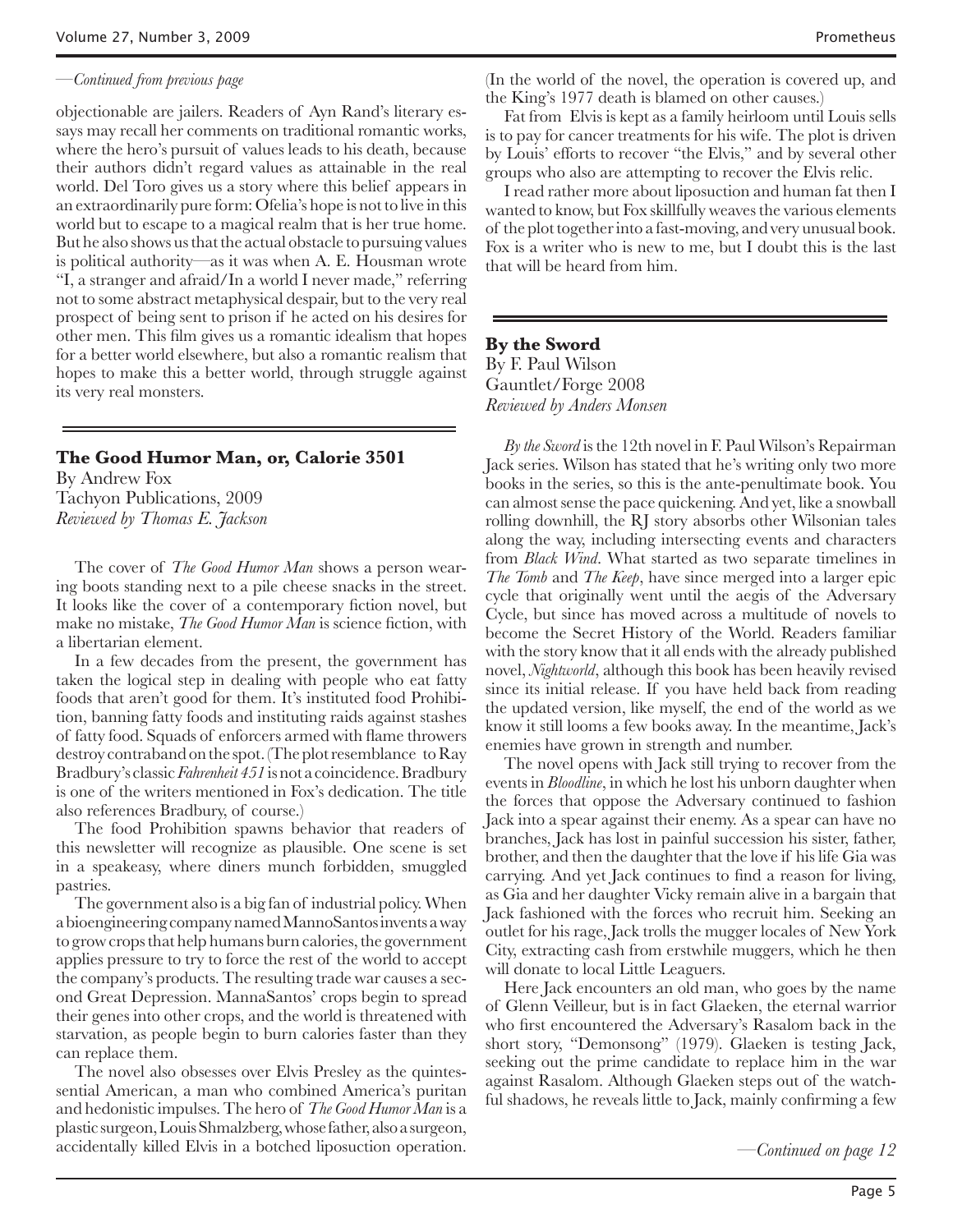# **House of Dr. Acula**

*By Brad Linaweaver*

(There was an old Universal horror film in the 1940s called *House of Dracula*. Forrest J Ackerman is the only performer to play Count Dracula as well as his own creation of Dr. Acula in Hollywood films.)

 My previous article in *Prometheus* was about the importance of Forrest J Ackerman to the development of science fiction and horror in the entertainment industry. We were friends. He had a remarkable life that ended in November, 2008 at the age of 92. His influence will never end.

 As promised last issue, this piece will be about my professional involvement with Forry. Over the years he not only helped my career but I watched him do a lot to help the careers of friends and associates. I specifically promoted writers, artists and actresses to Forry. He helped them all and I hope in time they will tell their stories. There can never be too many articles and books about this man.

 My story begins as one of the many fans he taught to have a Sense of Wonder. We learned the battle cry: "Gosh Wow!" As a teenager I sent a letter to *Famous Monsters of Filmland* and was thrilled when he published it in 1970, issue #64.

 Little did I know that a year later Forry would be introducing me to Robert Bloch at the first science fiction convention I ever attended on the alien planet of Dallas, Texas. That ultimately led to my favorite of eighty short story sales, "Clutter," appearing in Bloch's 1991 anthology, *Psycho-Paths* (Tor Books) about a fan who represents all of us who grew up as sci-fi children of the Ackermonster.

 Over the years, Forry influenced other stories that I wrote. "The Lon Chaney Factory" was dedicated to him and appeared in the anthology, *When the Black Lotus Blooms* (Unnameable Press). Forry reprinted it in his magazine, *Monsterama* as the cover feature.

 When I wrote a story about H.G. Wells for E.J. Gold's *Galaxy*, I couldn't think of a good title. Forry came up with, "Wells of Wisdom," and promoted the story that not only was published but also made it on to the Nebula Preliminary Ballot—although it wasn't a Finalist like "Moon of Ice"—and also received a dramatic audio reading by actress Catherine Oxenberg.

 But wait, there's more! I sold two stories to the FJA anthology, *Rainbow Fantasia*, published by Sense of Wonder Press (also the publisher of Prometheus Award-nominated *Anarquia* that I co-wrote with J. Kent Hastings). I made Forry the monster expert in the third Doom novel, *Infernal Sky*, part of the bestselling series I did with Dafydd ab Hugh for Pocket Books. Why, that's the one where the heroic spacemen and spacewomen are passing around a book by Ludwig von Mises.

 Right after I finished working on the manuscript, Forry invited me to his house to be part of a BBC documentary on *Frankenstein*, "Building the Perfect Beast." That's almost as unbelievable as the fact Forry also appears in the novel version of *Moon of Ice* that won an award.

When J. Neil Schulman created Pulpless.Com he brought



*Brad Linaweaver with actress Leslie Culton at the Ackermansion. She is in costume as Forry's creation,* Vampirella*, for a video production that was not released commercially.*

out books in the Forrest J Ackerman series. Those were great days when Samuel Edward Konkin III, Kent Hastings, John DeChancie and Yours Truly burned the midnight oil to publish cool stuff that New York didn't want. There was a bit of libertarianism here and there.

 Of course, none of this fulfilled my childhood dream of writing for *Famous Monsters of Filmland*. That came true in the mid-90s when I contributed to the Dynacomm *FM*. I did a feature on Fred Olen Ray and Jim Wynorski's *Dinosaur Island* and memorial pieces on Vincent Price and Robert Bloch. I even persuaded William F. Buckley, Jr. to make a contribution!

 But I only contributed to the magazine when Forry was editor. After his falling out with publisher Ray Ferry, I testified in court on Forry's behalf when he was defending his intellectual property rights. As a result, the Dynacomm publisher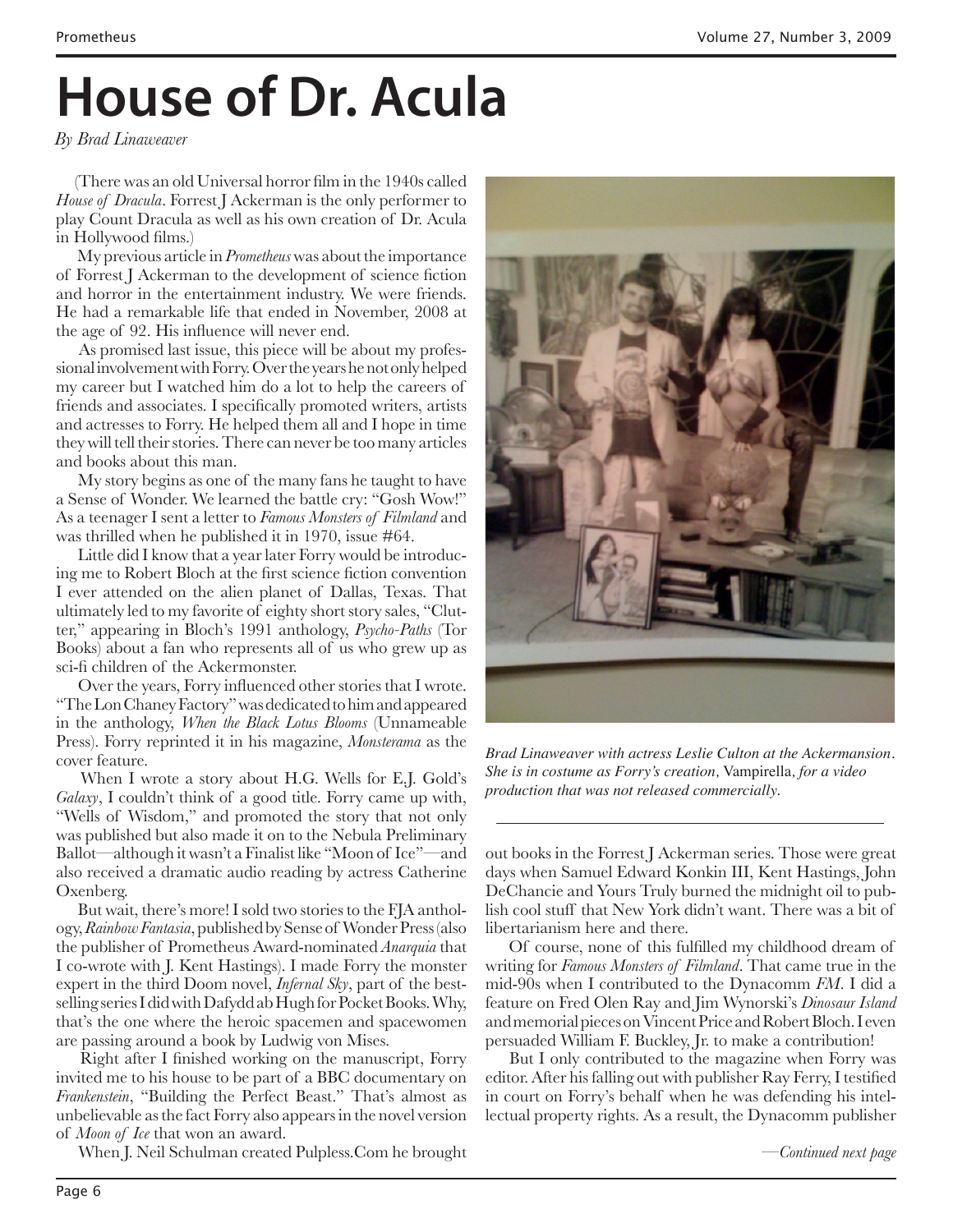*—House of Dr. Acula, continued from previous page*

attacked me in his book *Life Is But A Scream!* Forry won his case and his attorney said that I helped. That is one of the proudest moments of my life. Since then I have learned that you only know your true friends when your back is to the wall.

 After the *FM* debacle, the good guys at the magazine *Cult Movies* agreed we should do something on behalf of Forry. Buddy Barnett, Mike Copner and I (as Rocket Engineer on the editorial credits) brought back *Spacemen* as part of a number of special *Cult Movies/Spacemen* double issues. Forry loved the rebirth of his science fiction movie magazine.

 I did a piece for *Spacemen* on my favorite film, *2001: A Space Odyssey*, in which I answered criticisms of the seminal pic from my friends Forry and Ray Bradbury. Both of them respected my critique. Later I received a letter from Arthur C. Clarke himself in which he wrote, "Your article brilliant!" He also asked me to pass on his regards to 4E. That was a fan wet dream come true.

 In the end, Forry taught all of us to trust the creative geniuses who inspired us to enter the world of science fiction in the first place. Ah, nostalgia.

 The greatest honor Forry ever gave me was an invitation to co-author *Worlds of Tomorrow: The Amazing Universe of Science Fiction Art* for Collectors Press. Gosh Wow, indeed! We did a signing at the San Diego Comicon in 2004 and signed our names so many times that we needed Asimovian positronic hand replacements.

 My final magazine work with Forry was in collaboration with Jessie Lilley. She and I do a pop culture magazine called *Mondo Cult* and Forry contributed a really nice piece on the lost spider sequence from the original *King Kong*. He also appears as Dr. Acula in photographs provided by Irena Belle Films. Which brings us to the subject of Dr. Acula!

 Long before *Famous Monsters*, FJA developed this idea, combining the mad scientist with the vampire. He came up with this notion before World War II, during which this kind of horror movie plot started bearing a resemblance to a dread reality.

 In the Fifties, Forry was the agent of oddball film director Ed Wood who spawned those final Bela Lugosi movies we love so much. There was a possibility of a TV series of Bela doing the Dr. Acula character, but it never came off. Forry is the only person to have played this particular role. One of the times he appeared as Dr. Acula was on NPR as the host of Berl Boykin's *Horror House* series in which I adapted two Edgar Allan Poe stories as one of the episodes.

 His last speaking role in a film is as Dr. Acula, the host of *The Boneyard Collection*, a film anthology by Ed Plumb and L.J. Dopp. The longest episode he introduces is my story, '"Her Morbid Desires," available in the *Clownface* collection at Pulpless.Com!

 The reader will not be surprised that these weird credits never end. Earlier I appeared as a werewolf in a Plumb production where Forry is the enemy of Dracula in the *Vampire Hunters Club*.

 What is really perfect is that Forry also played Count Dracula, wearing Lugosi's cape and ring in Fred Olen Ray's *Attack of the 60 Foot Centerfold* in which your humble correspondent appears as Running Guy.

Amazing!

 On March 8, 2009, I was privileged to be one of the speakers honoring Forry's memory at a memorial event at the Egyptian in Hollywood, attended by over 500 invaders from the infinite. FJA's long time friend, Ray Bradbury, was the first speaker of many. In the company of film directors such as John Landis, Joe Dante, Guillermo del Toro and other luminaries, the Tingler in my spinal cord started to grow, warning me not to screw up. I relied heavily on the piece I had just done for *Prometheus*, "The Freedom To Remember." The line about Forry Ackerman being the Walt Disney of science fiction was greatly appreciated.

 We were influenced in our childhoods more than we will ever know.

 (NOTE: In 2003, Brad and Ed Kramer created a Dragoncon award inspired by Forry to honor science fiction and fantasy, the Futura award, a pewter sculpture made by L.J. Dopp based on Maria, the female robot from Forry's all time favorite movie, *Metropolis*. Maybe Dr. Frankenstein can bring this award back to life in the future.)

*This is the second part of a two-part essay in memory of Forrest J Ackerman, by Prometheus Award-winning author Brad Linaweaver.*  Part one appeared in the Volume 27, Number 2, Winter 2009 issue of Prometheus*.*

### **Last of the Free**

"Look on my works, ye Mighty, and despair!" Nothing beside remains. Round the decay Of that colossal wreck, boundless and bare, The lone and level sands stretch far away.

 *— Percy Bysshe Shelley, Ozymandias*

Libertarian filmmaker Michael Ozias achieves in one single movie trailer what few directors manage with two plus hours of live action. *Last of the Free* showcases his vision for a science fiction/fantasy film that is suffused throughout with ideas of liberty, the power and hopes of innovation, and the ills of oppression. Ozias has previously worked as editor on several prime-time TV shows, and currently is seeking investors.

Based on the trailer ones hopes those investors embrace Ozias' script and hire him to helm the project. The movie is titled *Last of the Free*, and is the story of two kids on a quest to escape their dystopian world. In the few minutes of a trailer that uses stills and a chilling narration, *Last of the Free* alludes in part to Ayn Rand's *Anthem*. The young protagonists embody the spirit of awakening and rebellion, love and faithful devotion.

View the trailer at <http://www.lastofthefree.com/>, and read more about the ideas behind the screenplay, which recently gained recognition as a finalist in the Poppy Jasper Film Festival, now in its 6th year and taking place November 13-15, 2009 in Morgan Hills, California.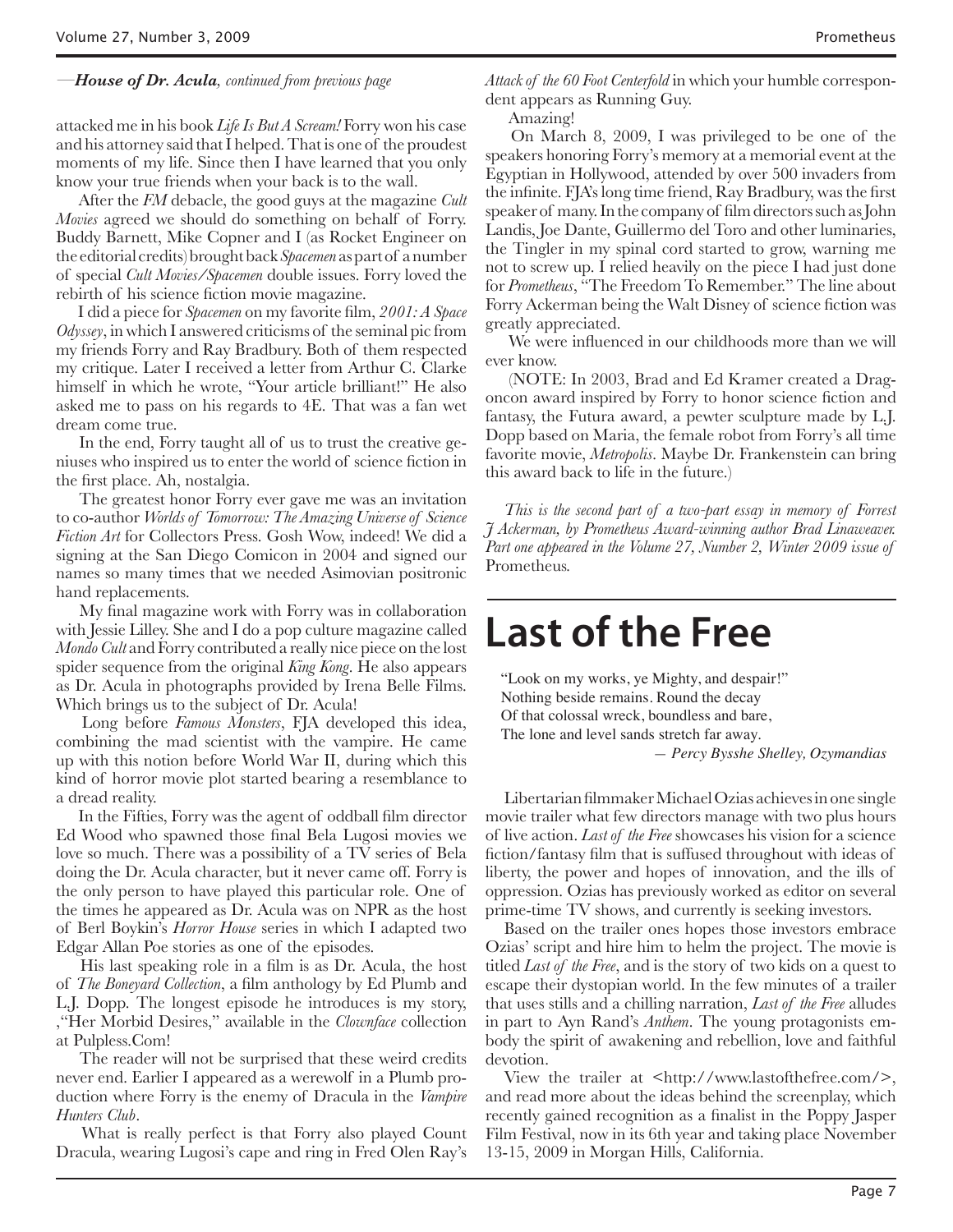### **Worldcon and Burning Man—commonalities and differences**

### *By Fred Curtis Moulton*

This article will likely annoy many people who say that it is not totally accurate and over simplifies topic X or even ignores topic Y and the way it handles topic Z is scandalous. And they will be correct. This article is not totally accurate, it over simplifies, it does not cover everything. The intent of this article to give some minimal background and to quickly highlight some similarities and differences. So please realize the limits of this article and before using it as a basis for a decision or analysis please consult more complete sources.

The history of Worldcon (World Science Fiction Convention) is long and relatively well documented. The more than six decades of Worldcons is fine history considering it is put on by volunteer organizations. And let us not forget that we are 2/3 of the way to the Worldcon centenary. There are several projects to document the history of SF fandom and many of these have information on the web. Since I assume that most readers of this article will be more familiar with Worldcon I will provide a slightly longer background about Burning Man.

Burning Man has a slightly shorter history beginning in the mid 1980s when Larry Harvey and friends had a fire ceremony at Baker Beach in San Francisco. The history and growth of Burning Man is documented at Burningman.com and other websites as well as in videos and various books including the book, *This is Burning Man*, by Brian Doherty.

The authorities came to take a dim view of large fires on the beach and eventually the event was moved to the Black Rock desert area in Nevada, northeast of Reno. This area is a large dried lake bed and can be described as a very flat playa. In the summer it begins to dry out from the snow and rain that has accumulated. It is a high desert environment and by the end of August the playa is hot during the day and cold at night particularly when the wind blows. And subject to incredible dust storms that can cause white outs.

This is one of the main differences between Burning Man and Worldcon; the physical location. Worldcon moves each year to a different location; often but not always in North America. As long as Burning Man can keep the BLM (Bureau of Land Management) who controls the area happy then Burning Man will likely stay at the playa although it shifts a short ways on the playa each year to avoid environment damage. Currently there are about 50,000 people who show up to create Black Rock City (BRC) for Labor Day and the week preceding. But before they arrive there is a crew which works for weeks to create Center Camp, lay out the street grid, build the Man and organize the large number of porta-potties. This is one of the major differences between Worldcon and Burning Man; Worldcon uses the hotels, restaurants, convention center and other resources found in major metropolitan areas; the facilities for Burning Man are not as plush.

Burning Man and Worldcon both have a corporate umbrella although different in structure. Worldcon is a totally volunteer effort while Burning Man organization has full

time paid staff. At both there is a strong volunteer spirit that gets things done.

Both Worldcon and Burning Man have a sense of being a unique place. A fan might refer to the "mundane world" in much the same way as a Burner will refer to the "default world" particularly if the Burner is at BRC at the moment. When a burner arrives at BRC the typical greeting is "Welcome Home" which conveys a similar sense of a tribal or family gathering that many people feel about Worldcon. Also common to each is the sense that there are no spectators; everyone is a participant.

This brings us to one of the harsh differences between Worldcon and Burning Man. You need to pay much more attention to preparing for Burning Man than you do for Worldcon. There are no stores to wander over to for picking up another pair of socks. At Burning Man Center Camp they sell only coffee, tea, lemonade, electrolyte drink and Ice. That is all you can buy at Burning Man; no other commerce is allowed. All the rest is a gift economy. So you need to bring your own water, food, water, shelter, water, sunscreen, water, health and other needs.

Did I mention water? If you need something and you did not bring it then you will need to ask; fortunately there is usually someone with what you need and usually they are willing to share.

There is no Dealers Room at Burning Man. This is a major difference since historically (particularly before on-line commerce) visiting the Dealers Room at Worldcon was a good way to get SF materials. So a trip to Worldcon might mean returning with books, DVDs, CDs, new garments. However when you leave BRC to head to the default world you take memories and also your trash. Burning Man is a "leave no trace" event. This means that if a button pops off your shirt you pick it up. There are no community trash bins. Except for things which are burned; if you bring it in then you take it out.

The harshness of the environment is also a major difference. Burning Man has a advisory which reminds you that

*—Continued next page*

### **Classifieds**

**The (Libertarian) Connection**, openforum since 1968. Subscribers may insert four pages/issue free, unedited. **Factsheet Five** said, "Lively interchange of point, counterpoint and comments". Eight/year, \$10. Strauss, 10 Hill #22-LP, Newark NJ 07102.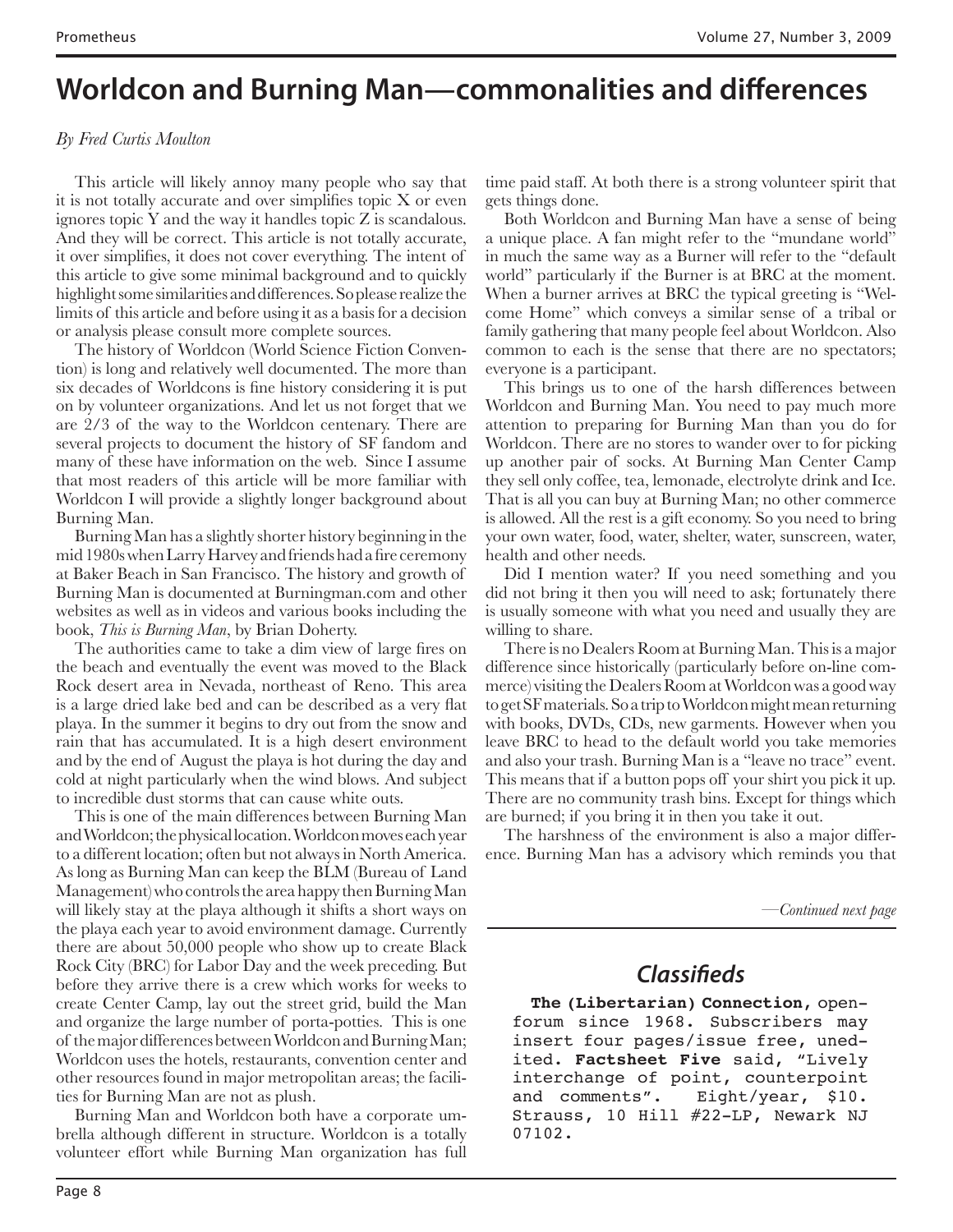### *—Worldcon & Burning Man, continued from previous page*

you are voluntary going to an event where you could be killed or injured. However death and injury are relatively rare. And there are people who have attended Burning Man with various physical challenges such as Multiple Sclerosis. It takes a lot of planning but it can be done.

One thing you will not see at Burning Man is long lines of people waiting to get to the parties because the elevators are overloaded; with a few exceptions Burning Man is a ground level event. The simplest way to think of it is that Burning Man takes place in circular area about a mile in radius. So there is a lot of walking or bicycle riding involved since you cannot drive your vehicle once you have arrived. However this is not much different from a Worldcon where hotels and convention centers are spread out often in a similar sized space. One difference is that at Burning Man the Art, the costumes, and the events are all around you in a more immediate way as you move around. Burning Man really is an immersive event.

At Worldcon nudity is not a costume. At Burning Man nudity is no big deal. At Burning Man some people cover up to avoid the sun and others do not. It is not uncommon to see someone walking along the street in just hiking boots, sun glasses and a hat. There are some clothing choices such as a large man wearing a yellow sun dress which are more likely seen at Burning Man than Worldcon. But Burning Man is not totally without rules. In addition to the BRC Rangers, the Federal and local law enforcement patrol Burning Man and there are a few rules which are strictly enforced such as; no firearms; no illegal substances; no theft; no violence. At Worldcon they also have similar policies and bond the swords.

The typical Worldcon will have youth programming and many have child care arrangements. Burning Man is not as child friendly as Worldcon although there is a family oriented section of BRC away from the more loud and risque camps. However there are families with children who attend Burning Man. I saw a mother and father with a still-nursing one year old toddler who were part of a camp and all seemed to have a great time. The little one seemed to be having a grand time and was almost never fussy and had an instant supply of "aunts and uncles" since they were part of a hundred person theme camp. One of the "aunts" enjoyed holding the toddler while the mother did an impromptu fire twirling performance. So even though the physical environment of the two events are incredibly different the response of watching after children and helping where needed is common.

This brings us to another area of commonality; that of a community of people who are generally helpful, sharing and resourceful. Burner culture overlaps with and has links with events and groups such as Maker Faire and the tech community. SF Fandom and Worldcon also draw from and influence a variety of communities including the tech community. Burner culture and fannish culture both generally value innovation and originality.

Both Burning Man and Worldcon have major events. At Worldcon many people look forward to the Hugo Award Ceremony and the Masquerade; at Burning Man the big events for most people are when the Man burns on Saturday night and the Temple Burn on Sunday night. A discussion of the symbolism, meaning and emotions associated with these two burns are beyond the scope of this article.

But as someone once pointed out it is usually about the people. Both the Worldcon and Burning Man attract some interesting and enjoyable people. There is overlap of the two communities with some persons attending both events whenever possible. For example this is why I pre-support Worldcon bids which are bidding for dates which do not conflict with Burning Man. So will there ever be a combined Worldcon and Burning Man event? Not likely. But it might be possible in theory. And there have already been fans throwing parties with that theme.

*This article first appeared in* The Drink Tank*, issue #200. It is reprinted here by permission.*

### **The Libertarian Futurist Society**

### **Officers and Other Positions**

### **Board of Directors**

Steve Gaalema (2011) Michael Grossberg (2011) Chris Hibbert (2009) Joseph Martino (2009) Charles Morrison (2010) Fred Moulton (2011) Bill Stoddard (2010) Rick Triplett (2010) Dave Tuchman (2009)

### **Officers**

Chris Hibbert — Board President Bill Stoddard —Vice President Fred Moulton —Treasurer Michael Grossberg — Secretary Charles Morrison — Director Steve Burgauer — Assistant Director

### **Committee Chairs**

| Finance                  | — Fred Moulton      |
|--------------------------|---------------------|
| Membership Services      | — Dave Tuchman      |
| Publicity                | — Charles Morrison  |
| Programming              | — Fred Moulton      |
| <b>Best Novel Awards</b> | — Michael Grossberg |
| Hall of Fame Awards      | - Bill Stoddard     |
| Special Awards           | — Rick Triplett     |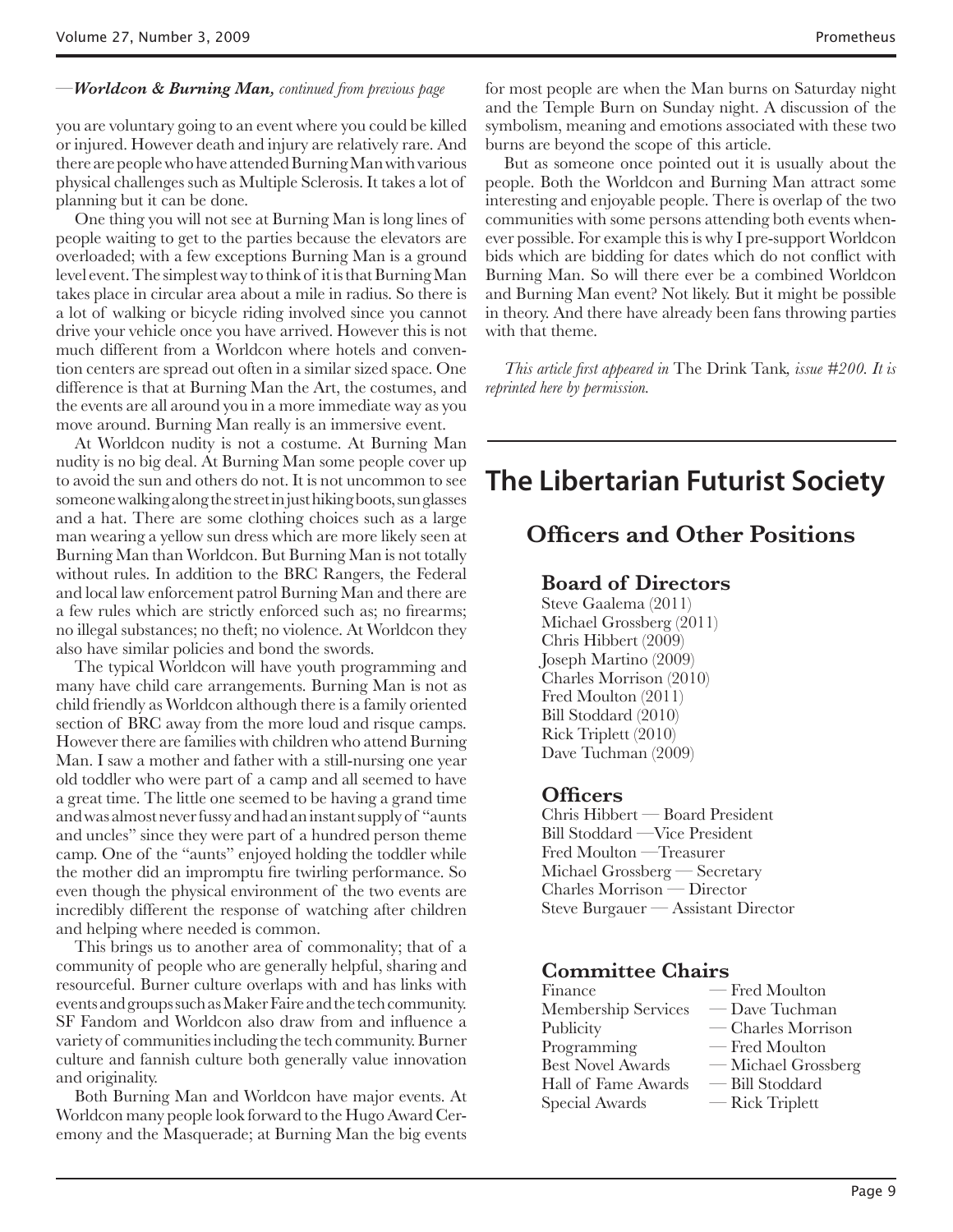#### **Star Trek** Directed by J. J. Abrams *Reviewed by William H. Stoddard*

The announcement that J. J. Abrams was filming a new *Star Trek* movie was ground for dread as well as hope. In the fortyplus years since the original show went off the air, it's inspired the creation of some unworthy successors. No doubt there are some fans who like every version of *Star Trek*; for example, I liked *Star Trek: The Motion Picture* for its lyrical eroticization of technology, which seems to be a minority opinion. But not many of the recent versions have inspired general praise or enthusiasm.

Abrams made one big right decision about this film: starting it before the original series, making it in effect a new origin story for the Enterprise of that series. The weight of previous continuity burdened both the later films about the original crew, and the later series in the same franchise. Abrams' story starts out before any of that history. And as the viewer discovers, he doesn't feel bound to retell it. This new film offers what comics fans call "retcon" (for retroactive continuity): it says that certain things we all know about from earlier stories never actually happened. This is a science fiction film, so Abrams provides a science-fictional explanation of why this is so, and in fact makes it a key to his plot—but the freedom to envision things differently would have helped this film even without a justification of that sort. The very choice of title—not *Star Trek: Descriptive Phrase* but just *Star Trek*—conveys that Abrams is out to create a new starting point, not just a continuation of what has gone before.

Similarly, the characters are nearly all changed, though in different ways and to different degrees—James T. Kirk, the central figure, more than any other. Rather than older versions of the central characters, at later stages in their careers, and

### **Prometheus Submission Guidelines**

*Prometheus* seeks reviews, interview, essays, articles, and columns of interest to libertarian science fiction fans.

As the newsletter of the Libertarian Futurist Society, *Prometheus* focuses on Prometheus Awardnominated works, but also publishes reviews and articles beyond the Prometheus Award candidates.

Letter of comment also are welcome, whether about the reviews, or any questions about LFS, the nominating and voting process. In this digital age the printed press contiues to matter, but we need your help to sustain this newsletter.

Contact the editor for more details via email at: editor@lfs.org

played by the same, but now older actors, we get an entirely new cast. This worked a lot better than I anticipated; what the actors and writers gave us was new interpretations of the same people, not just entirely different people who happened to have the same names. I was especially impressed by Zachary Quinto's ability to hint at what was going on below Spock's surface, which made it subtler than the sharp duality of reason and emotion in the original series, so that he came through as a Spock whose depths were more visible. On the other hand, this film's Kirk is a more overtly and somewhat disturbingly different character—but for reasons that make sense in the context of the story.

The story itself seems to have a lot more action that classic treatments did; sometimes it seemed that the film was a constant rush from one fast-paced conflict to another. I'm not sure that was a good choice, at least for fans of the older films and television series, though it may have been well planned to draw in a new generation of younger fans. The original series was a balance of action, characterization, and sense of wonder, and of these, in some ways the action was the least important. The more relentless action of this film sometimes seemed inadequately motivated, especially the scenes of Kirk struggling to survive in a glacial wilderness. The characterization was sound, but I could have used a little more sense of wonder.

An interesting aspect of the action, and one relevant to libertarian concerns, was the nature of the antagonist. Traditional *Star Trek* stories tended to be about military conflicts between Starfleet and aggressive alien societies, or about diplomatic crises and alien customs. This film's antagonist, Nero, despite being a Romulan, is not acting as a soldier, or as a representative of his race. Rather, he's a private citizen obsessed with revenge. Conceivably his name, one letter away from "Nemo," could be a hint at this. But confronting the Enterprise with this kind of antagonist turns this, on one hand, into a classic pulp or superhero story with a mad, obsessed supervillain, and on the other, into a story about terrorism. In a way, Abrams is exploring the same theme Vernor Vinge examined in *Rainbows End*, whose heroes have to deal with a world where a small, sufficiently angry private group can destroy a city—but in Abrams's future, such a villain can threaten entire planets. How to maintain a free society, or any kind of civilization, when initiation of force on that scale is possible, is an unsolved problem, one that the developed world is struggling with already. So this *Star Trek* is as much a project of the issues of our time as the original was of the issues of the 1960s.

I can think of points to criticize in this film; to name just one, I was taken aback when I saw footage in the previews of Kirk riding a motorcycle past a half-constructed starship. What kind of fool, I thought, would build that sort of structure in a one-g field? But when you come right down to it, none of these things prevented my enjoying the film . . . more than I've enjoyed any version of Star Trek for quite a while. This film actually made me look forward to a possible sequel, rather than dreading that the creators would go on dragging out a failed enterprise that was ready to be scrapped. It's not flawless, but its flaws are small and its merits considerably larger.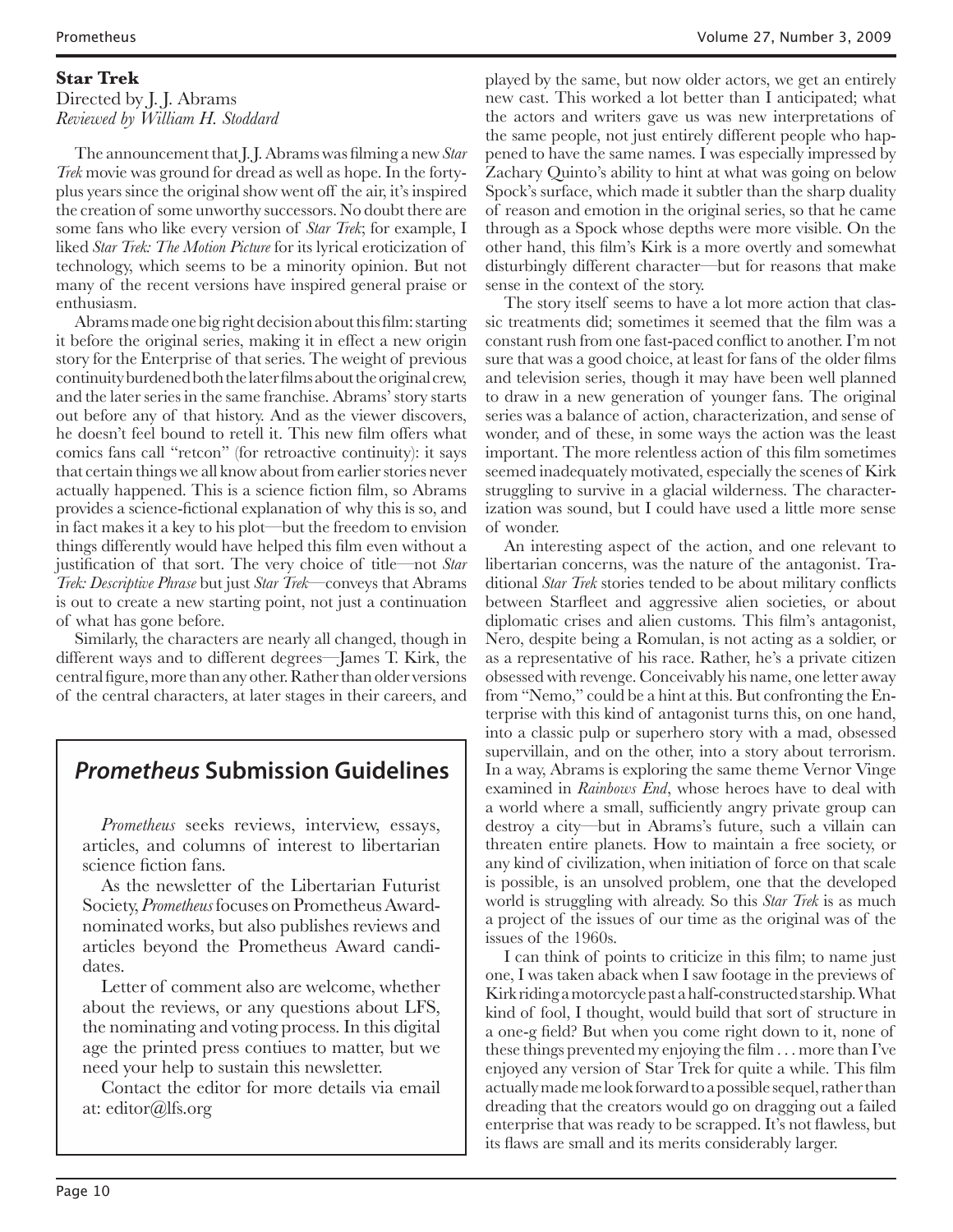## **ETTERS**

### **Forrest J Ackerman**

### Dear Anders,

The tributes to Forrest J Ackerman in the latest issue of *Prometheus* brought back many memories of the great man and his legacy to the world of imagination. The news of Forry's passing are sad tidings for SF fans of all stripes and wings. As you allude to in your introduction—the great age of 20th century science fiction is all but gone. You and contributors Linaweaver, Koman, and Wilson did fine personal tributes to him.

I feel sorry for F. Paul Wilson for never having met him. Even though I live on the opposite coast I was lucky enough to have met him at several WorldCons and once I even got a tour of the Ackermansion. A memory I will cherish forever.

I know that Victor Koman and daughter Vanessa made numerous treks to the Ackermansion over the years—lucky ones! I was surprised that Victor did not mention that pictures of his actress daughter were featured several time in Forry's magazines. He ran a picture of her dressed as an Addams Family kid in one issue (on the same page as a childhood photo of director Fred Olen Ray dressed as Dracula). Could this connection be what prompted Ray to cast she and Forry soon afterward in his *Attack of the 60 Foot Centerfold*? Forry even ran a picture of her in the new version of *Spacemen*. Finally, Victor's parental modesty prevented him from pointing out that she was in one of Ackerman's last film appearances: Brad Linaweaver's "Her Morbid Desires" segment of *The Boneyard Collection*. But I have no such modesty. I worked briefly with Vanessa after she starred in *Little Miss Magic* when she came to DragonCon several years ago and acted with the Atlanta Radio Theatre Company—she was a delight to direct.

Brad Linaweaver's piece was a heart-felt tribute to Forry's impact on SF and the world. Unfortunately he did not include his personal reminiscences—but the "to be continued" tag at the end hints at more. I look forward to more Forry stories—since I have so few of mine own.

Forry, have you finally met Jules Verne?

PS. About your tribute to Patrick McGoohan.

Yes, *The Prisoner*, is a seminal work of individualism that should be dear to the heart of all libertarian SF fans. It is, in fact, my favorite TV show. But there was another TV appearance of Patrick McGoohan that was of interest to libertarians. It was not science fiction—but instead historical fiction!

*The Scarecrow of Romney Marsh*, which ran as a three part serial on the Disneyland show in 1963, was a very early influence on my philosophical life. In it McGoohan plays Dr. Syn, a kindly vicar at a small town on the coast of England. By night he is the fearsome and unforgiving Scarecrow, who leads of band of smugglers evading the British import duties and restrictions. What is amazing—what riveted my attention in 1963 (when I was 10) was the Dr. Syn/The Scarecrow was the hero—he was the good guy. The agents of the crown were the bad guys. Smuggling good. Tax collecting bad. On national TV. On Disney!!!! WOW.

I could go on for pages—and maybe someday I will. I just recently saw this again for the first time in 20-something years and it is just as brilliant as I recall. Thanks to the Walt Disney Company for re-releasing the restored WIDESCREEN version of this as part of their silver-boxed DVD treasury series. To give you an idea of the pent-up demand for this masterpiece the DVDs—it sold out within a week and is now only available at collectors' prices.

Sincerely William Alan Ritch

*William Alan Ritch is a former editor of* Prometheus*. He is currently the president of the Atlanta Radio Theatre Company (www.artc.org).*

### 2009 Prometheus Award Hall of Fame Finalists

*Falling Free*, a novel by Lois McMaster Bujold (1988) *Courtship Rite*, a novel by Donald M. Kingsbury (1982) **"As Easy as A.B.C.,"** a short story by Rudyard Kipling (1912) **The Lord of the Rings**, a three-volume novel by J. R. R. Tolkien (1955) *The Once and Future King*, including *The Book of Merlyn*, a novel by T. H. White (1977) *The Golden Age*, a novel by John C. Wright (2002)